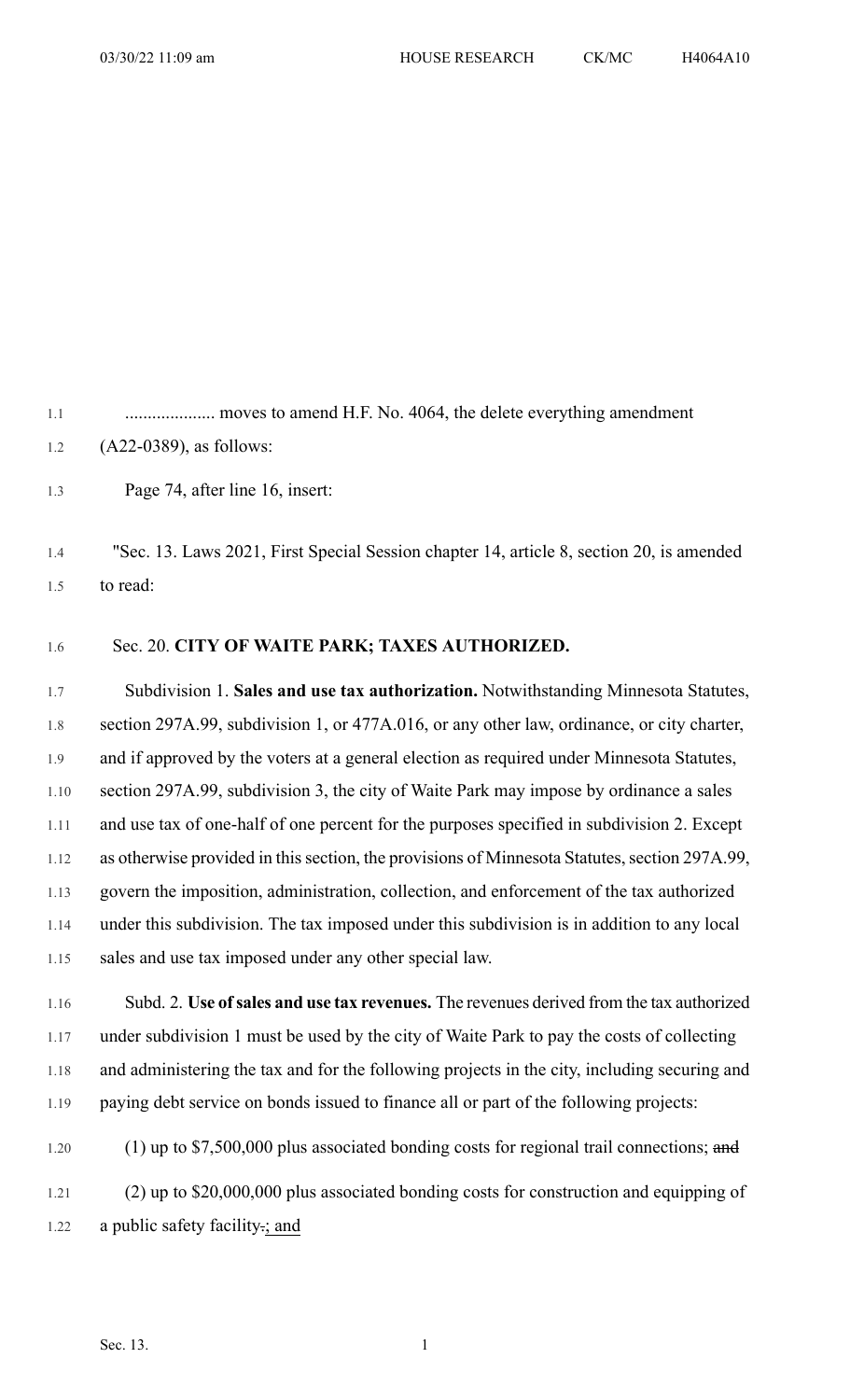| 2.1  | $(3)$ \$10,000,000 plus associated bonding costs for the 10th Avenue regional corridor             |
|------|----------------------------------------------------------------------------------------------------|
| 2.2  | project.                                                                                           |
| 2.3  | Subd. 3. Bonding authority. (a) The city of Waite Park may issue bonds under Minnesota             |
| 2.4  | Statutes, chapter 475, to finance all or a portion of the costs of the facilities authorized in    |
| 2.5  | subdivision 2 and approved by the voters as required under Minnesota Statutes, section             |
| 2.6  | 297A.99, subdivision 3, paragraph (a). The aggregate principal amount of bonds issued              |
| 2.7  | under this subdivision may not exceed:                                                             |
| 2.8  | $(1)$ \$7,500,000 for the project listed in subdivision 2, clause (1), plus an amount needed       |
| 2.9  | to pay capitalized interest and an amount to be applied to the payment of the costs of issuing     |
| 2.10 | the bonds; and                                                                                     |
| 2.11 | $(2)$ \$20,000,000 for the project listed in subdivision 2, clause (2), plus an amount needed      |
| 2.12 | to pay capitalized interest and an amount to be applied to the payment of the costs of issuing     |
| 2.13 | the bonds.; and                                                                                    |
| 2.14 | $(3)$ \$10,000,000 for the project listed in subdivision 2, clause (3), plus an amount needed      |
| 2.15 | to pay capitalized interest and an amount to be applied to the payment of the costs of issuing     |
| 2.16 | the bonds.                                                                                         |
| 2.17 | The bonds may be paid from or secured by any funds available to the city of Waite Park,            |
| 2.18 | including the tax authorized under subdivision 1. The issuance of bonds under this                 |
| 2.19 | subdivision is not subject to Minnesota Statutes, sections 275.60 and 275.61.                      |
| 2.20 | (b) The bonds are not included in computing any debt limitation applicable to the city             |
| 2.21 | of Waite Park, and any levy of taxes under Minnesota Statutes, section 475.61, to pay              |
| 2.22 | principal and interest on the bonds is not subject to any levy limitation. A separate election     |
| 2.23 | to approve the bonds under Minnesota Statutes, section 475.58, is not required.                    |
| 2.24 | Subd. 4. Termination of taxes. Subject to Minnesota Statutes, section 297A.99,                     |
| 2.25 | subdivision 12, the tax imposed under subdivision 1 expires at the earlier of $(1)$ + $9$ 25 years |
| 2.26 | after the tax is first imposed, or (2) when the city council determines that the amount received   |
| 2.27 | from the tax is sufficient to pay for the project costs authorized under subdivision 2 for         |
| 2.28 | projects approved by voters as required under Minnesota Statutes, section 297A.99,                 |
| 2.29 | subdivision 3, paragraph (a), plus an amount sufficient to pay the costs related to issuance       |
| 2.30 | of any bonds authorized under subdivision 3, including interest on the bonds. Except as            |
| 2.31 |                                                                                                    |
|      | otherwise provided in Minnesota Statutes, section 297A.99, subdivision 3, paragraph (f),           |
| 2.32 | any funds remaining after payment of the allowed costs due to the timing of the termination        |